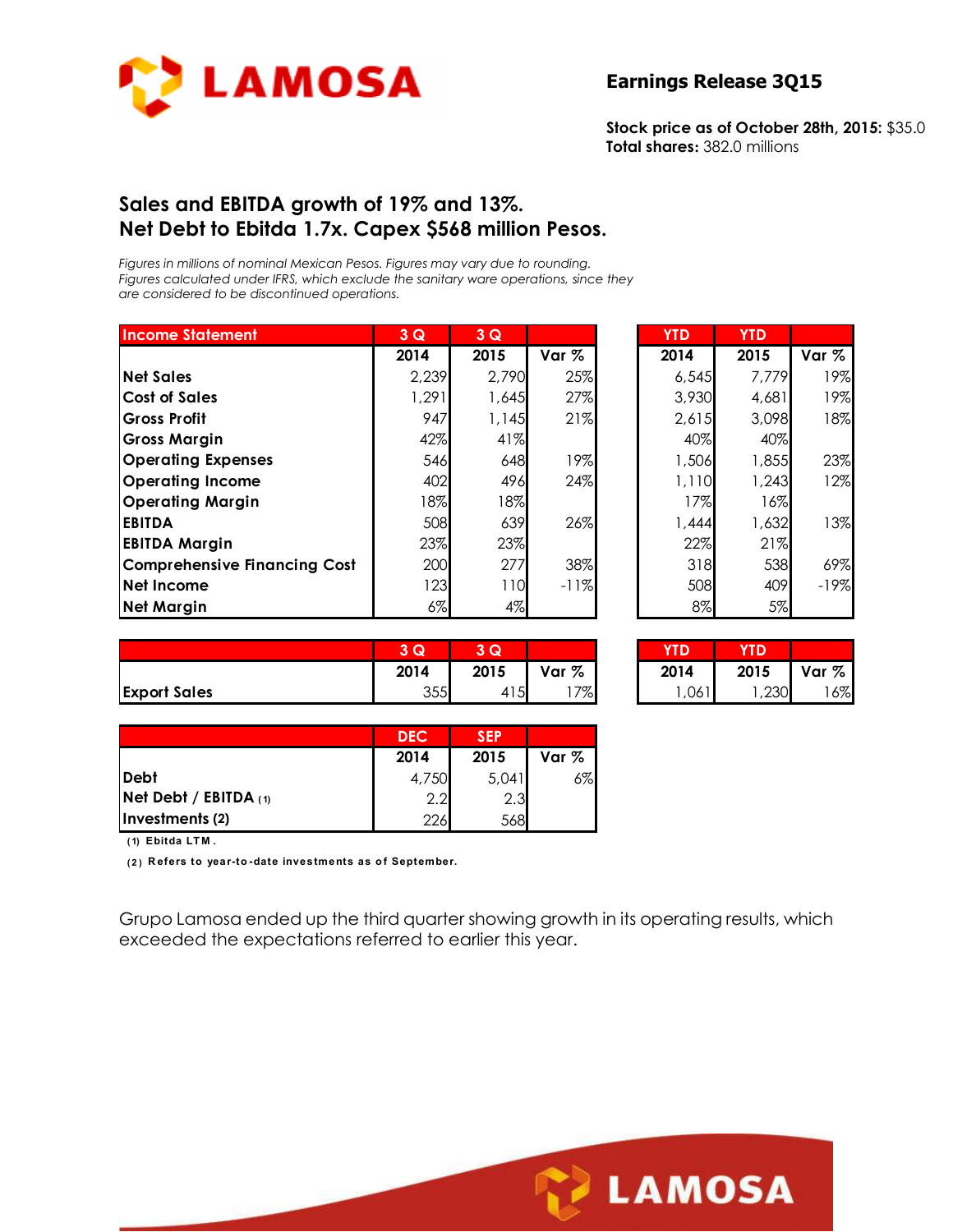

**San Pedro Garza García, Nuevo Leon, Mexico, October 28th, 2015.** Grupo Lamosa, announces its results related to the third quarter of 2015.

*Figures in millions of Mexican Pesos. Figures may vary due to rounding.* 

## **SALES**

Total sales at the end of third quarter totaled \$7,779 million pesos, an increase of 19% when compared to \$6,545 million pesos registered in the first nine months of 2014. The recovery of the construction sector in Mexico and higher exports sales positively influenced the results of the company.



# **EXPORT SALES**

The efforts carried out to boost the presence of the products in markets outside of Mexico, as well as the devaluation of more than 15% of the Peso against the US Dollar, were factors that contributed to increase the exports of the company. The export sales totaled at the end of third quarter \$1,230 million pesos, 16% higher than the \$1,061 million recorded during the same period of 2014.



**Sales Breakdown (Million Pesos)**



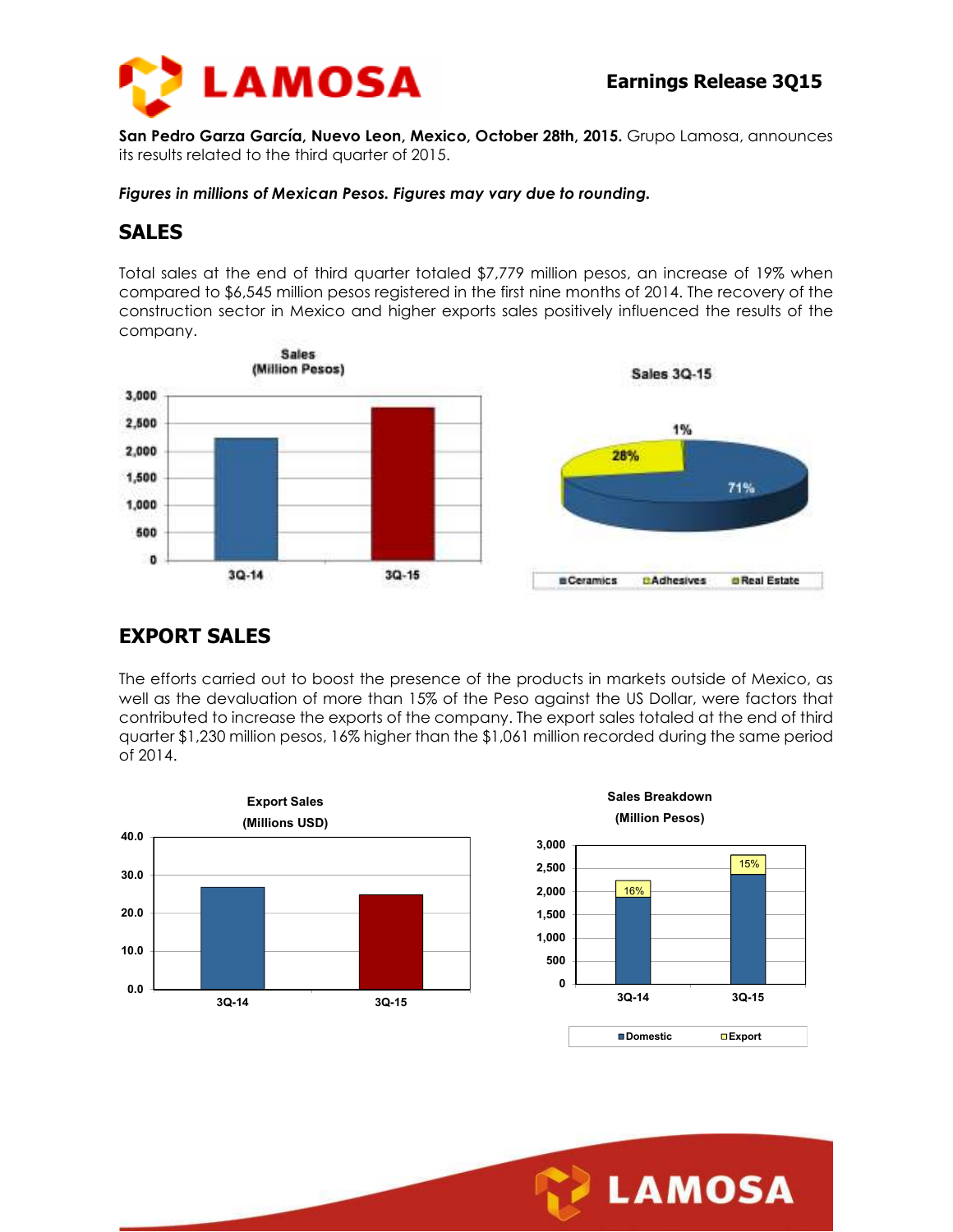

The greater dynamism of the construction industry in Mexico was reflected consistently in the growth achieved by Grupo Lamosa's divisions.

## **PERFORMANCE PER BUSINESS SEGMENT**

|                           | <b>YTD</b>      |          |     | <b>YTD</b>       |          |            | YTD.               |          |            | <b>YTD</b>   |          |            |
|---------------------------|-----------------|----------|-----|------------------|----------|------------|--------------------|----------|------------|--------------|----------|------------|
|                           | <b>Ceramics</b> |          |     | <b>Adhesives</b> |          |            | <b>Real Estate</b> |          |            | <b>Total</b> |          |            |
|                           | sep-14          | $sep-15$ | Var | $sep-14$         | $sep-15$ | <u>Var</u> | sep-14             | $sep-15$ | <u>Var</u> | sep-14       | sep-15   | <u>Var</u> |
| <b>Total Sales</b>        | 4,636           | 5,534    |     | 1,871            | 2,225    |            | 39                 | 28       |            | 8,096        | 9,428    |            |
| <b>Intersegment Sales</b> |                 | 0        |     | $-2$             | -8       |            | 0                  | $\Omega$ |            | $-1,551$     | $-1,649$ |            |
| <b>Net Sales</b>          | 4,636           | 5,534    | 19% | 1.870            | 2,217    | 19%        | 39                 | 28       |            | 6.545        | 7,779    | 19%        |
| Ebit                      | 650             | 780      | 20% | 425              | 504      | 19%        | -2                 |          |            | 1,110        | 1,243    | 12%        |
| Dep. Amort. & Others      | 223             | 267      | 20% | 30               | 31       | 1%         | 0                  | $\Omega$ |            | 334          | 389      | 16%        |
| <b>EBITDA</b>             | 873             | 1,047    | 20% | 455              | 535      | 17%        | $-2$               |          |            | 1.444        | 1,632    | 13%        |
| $\frac{9}{6}$             | 19%             | 19%      |     | 24%              | 24%      |            |                    |          |            | 22%          | 21%      |            |

|                           | <b>Ceramics</b> |         |     | <b>Adhesives</b> |         |            | <b>Real Estate</b> |             |            | <b>Total</b> |         |            |
|---------------------------|-----------------|---------|-----|------------------|---------|------------|--------------------|-------------|------------|--------------|---------|------------|
|                           | $3Q-14$         | $3Q-15$ | Var | $3Q-14$          | $3Q-15$ | <u>Var</u> | $3Q-14$            | 3Q-15       | <u>Var</u> | $3Q-14$      | $3Q-15$ | <u>Var</u> |
| <b>Total Sales</b>        | .586            | 1,984   |     | 652              | 795     |            |                    | 16          |            | 2.758        | 3,329   |            |
| <b>Intersegment Sales</b> |                 | 0       |     | -1               | -5      |            | 0                  | $\mathbf 0$ |            | $-519$       | -539    |            |
| <b>Net Sales</b>          | .586            | .984    | 25% | 651              | 790     | 21%        |                    | 16          |            | 2.239        | 2.790   | 25%        |
| <b>Ebit</b>               | 253             | 332     | 31% | 150              | 187     | 25%        | 0                  | 2           |            | 402          | 496     | 24%        |
| Dep. Amort. & Others      | 69              | 103     | 49% | 11               | 11      | 1%         | 0                  | 0           |            | 106          | 143     | 34%        |
| <b>EBITDA</b>             | 322             | 436     | 35% | 161              | 198     | 23%        | 0                  | 2           |            | 508          | 639     | 26%        |
| %                         | 20%             | 22%     |     | 25%              | 25%     |            |                    |             |            | 23%          | 23%     |            |

# **CERAMIC DIVISION**

The Ceramics division, which represents 71% of total consolidated revenues, recorded sales of \$5,534 million pesos at the end of the third quarter, an increase of 19% when compared to sales of \$4,636 million pesos posted at end of the third quarter of 2014.

# **ADHESIVES DIVISION**

Sales of the Adhesives division at the end of the third quarter of 2015 stood at \$2,217 million pesos, which represented 29% of total sales, showed a growth of 19% when compared to sales of \$1,870 million pesos registered during the first 9 months of 2014.

# **OPERATING INCOME**

Operating income posted at the end of the third quarter rose \$1,243 million pesos, an increase of 12% when compared to \$1,110 million pesos recorded during the same period of 2014. As a result of different strategies to drive future growth of the company, during the year it incurred higher operating expenses in areas such as selling and marketing expenses aimed at promoting product lines and to further strengthen the value of the different division's brands. Similarly, expenses related to the implementation of the SAP software platform were carried out during the year.

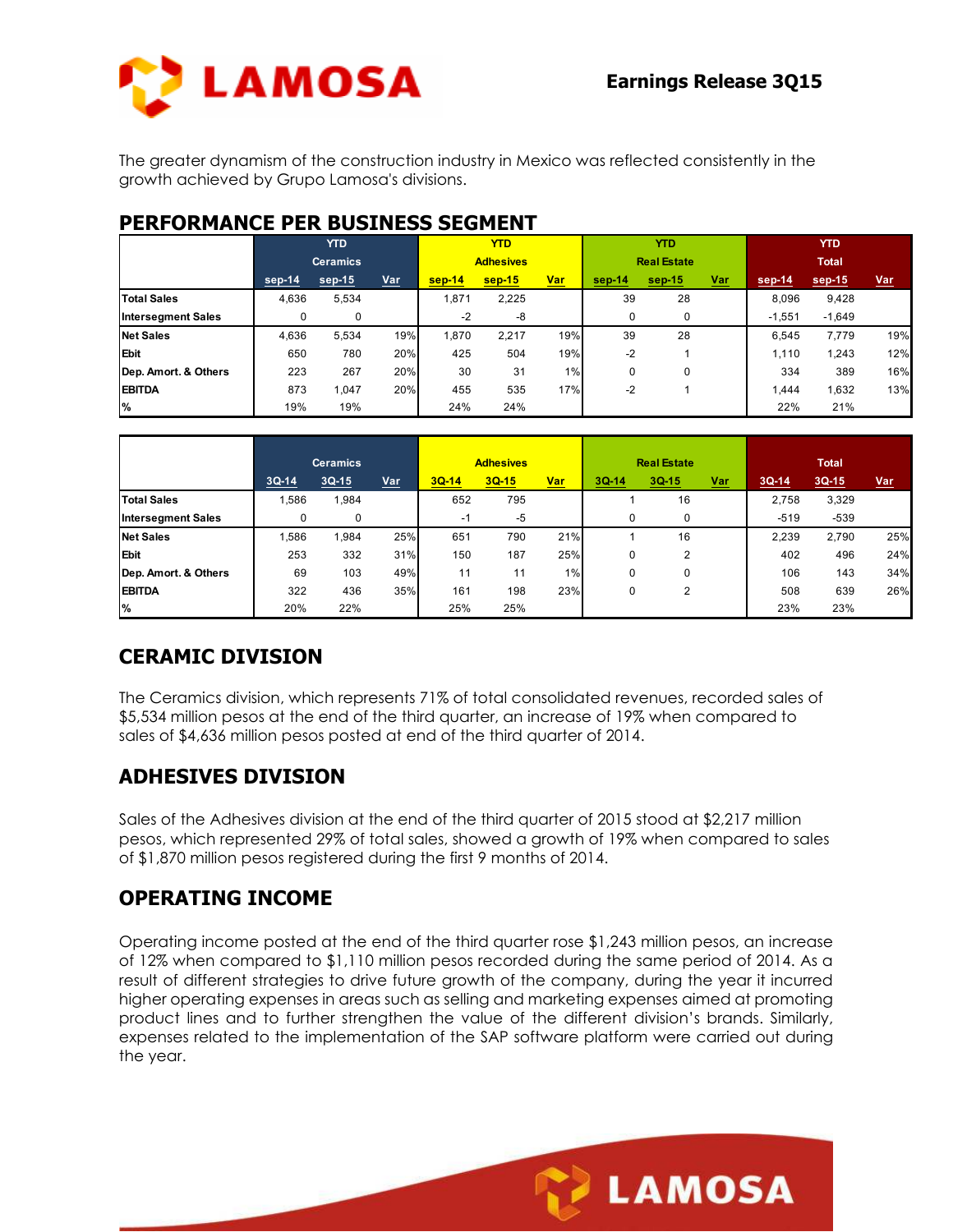

Grupo Lamosa EBITDA accumulated at the end of the third quarter totaled \$1,632 million pesos, showing an increase of 13% when compared to EBITDA of \$1,444 million recorded during the same period last year.



# **NET INCOME**

Despite an 18% reduction in interest expenses resulting from a suitable debt management and better debt terms and conditions, Grupo Lamosa recorded an unfavorable increase of 69% in its comprehensive financing cost, going from \$318 million pesos at the close of the third quarter of 2014 to \$538 million pesos at the end of the third quarter of the current year. This increase resulted from the exchange loss generated by the devaluation of the peso, which stood at \$361 million pesos in the first nine months of the year, compared to a lower exchange loss of \$97 million recorded during the same period of 2014.

Net income posted during the first nine months of the year stood at \$409 million pesos, showing a 19% reduction in relation to income of \$508 million corresponding to the same period of 2014. This reduction is mainly explained by the greater exchange loss aforementioned.



| Sep-14 | Sep-15 | <b>VAR</b> |
|--------|--------|------------|
| 221    | 177    | $-20\%$    |
| 97     | 361    | 271%       |
| 318    | 538    | 69%        |
|        |        |            |

YTD figures.